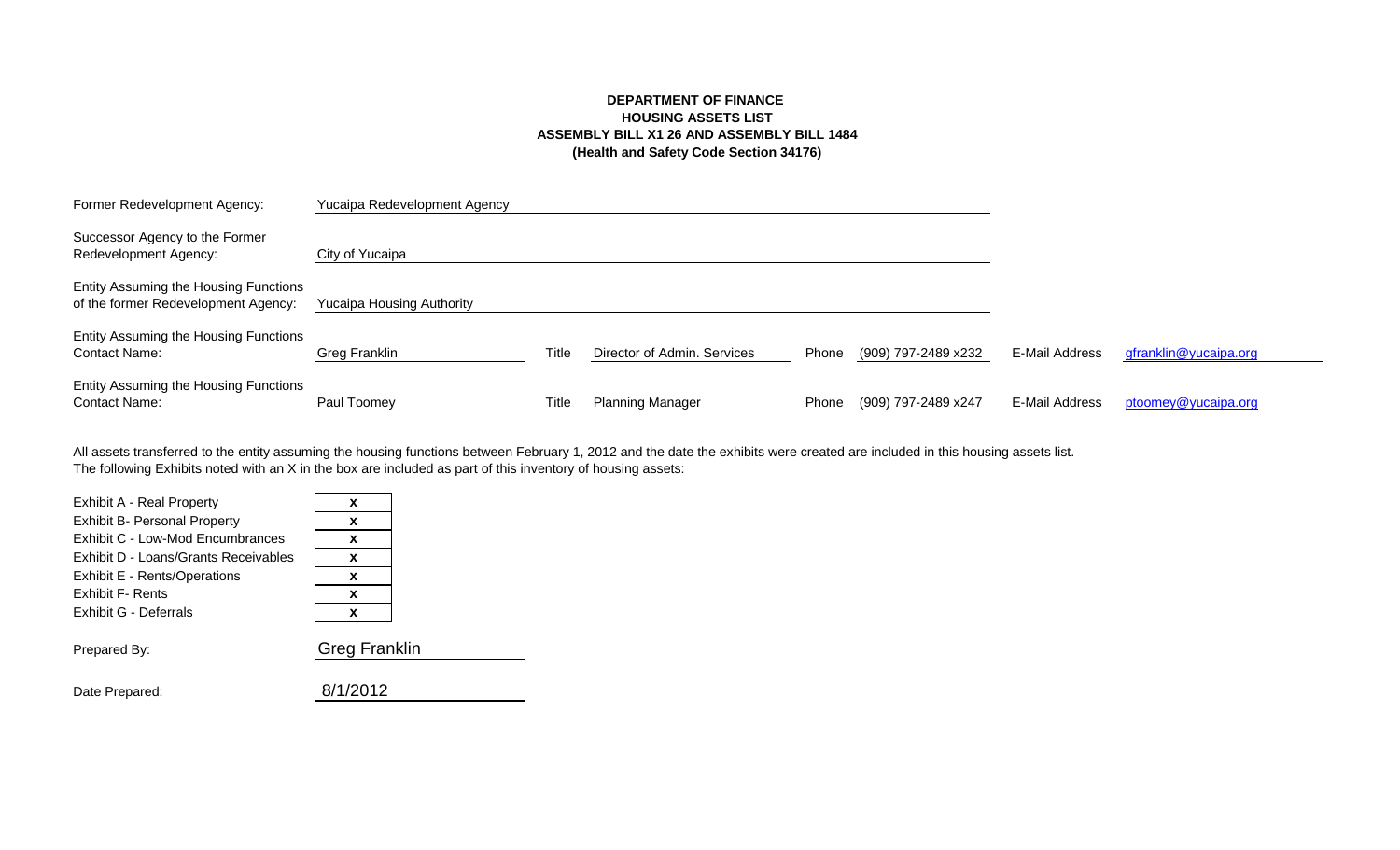### Exhibit A - Real Property

**City of Yucaipa Inventory of Assets Received Pursuant to Health and Safety Code section 34176 (a) (2)** 

| Item#               | Type of Asset a/                 | <b>Legal Title and</b><br><b>Description</b>                       | <b>Carrying Value</b><br>of Asset | <b>Total</b><br>square<br>footage | Square footage<br>reserved for low-<br>mod housing | Is the property<br>encumbered by<br>a low-mod<br>housing<br>covenant? | Source of low-<br>mod housing<br>covenant b/ | Date of<br>transfer to<br><b>Housing</b><br><b>Successor</b><br>Agency | <b>Construction</b><br>or acquisition<br>cost funded<br>with Low-Mod<br><b>Housing Fund</b><br>monies | <b>Construction</b><br>or acquisition<br>costs funded<br>with other<br><b>RDA funds</b> | <b>Construction</b><br>or acquisition<br>costs funded<br>with non-RDA<br>funds | Date of<br>construction<br>or<br>acquisition<br>by the<br>former RDA | Interest in<br>real property<br>(option to<br>purchase,<br>easement,<br>etc.) |     |
|---------------------|----------------------------------|--------------------------------------------------------------------|-----------------------------------|-----------------------------------|----------------------------------------------------|-----------------------------------------------------------------------|----------------------------------------------|------------------------------------------------------------------------|-------------------------------------------------------------------------------------------------------|-----------------------------------------------------------------------------------------|--------------------------------------------------------------------------------|----------------------------------------------------------------------|-------------------------------------------------------------------------------|-----|
|                     | Land Beneath Low-<br>Mod Housing | 34967 Yucaipa Blvd,<br>Senior Affordable<br><b>Housing Project</b> | \$642,000                         | 59,242                            | 59,242                                             | Yes                                                                   | CRL                                          | Pending                                                                | Yes                                                                                                   | Yes                                                                                     | No                                                                             | 6/14/2011                                                            | Fee Interest                                                                  | <1> |
| $\overline{2}$      |                                  |                                                                    |                                   |                                   |                                                    |                                                                       |                                              |                                                                        |                                                                                                       |                                                                                         |                                                                                |                                                                      |                                                                               |     |
| $\mathbf{3}$        |                                  |                                                                    |                                   |                                   |                                                    |                                                                       |                                              |                                                                        |                                                                                                       |                                                                                         |                                                                                |                                                                      |                                                                               |     |
| $\overline{4}$      |                                  |                                                                    |                                   |                                   |                                                    |                                                                       |                                              |                                                                        |                                                                                                       |                                                                                         |                                                                                |                                                                      |                                                                               |     |
| 5                   |                                  |                                                                    |                                   |                                   |                                                    |                                                                       |                                              |                                                                        |                                                                                                       |                                                                                         |                                                                                |                                                                      |                                                                               |     |
| 6<br>$\overline{ }$ |                                  |                                                                    |                                   |                                   |                                                    |                                                                       |                                              |                                                                        |                                                                                                       |                                                                                         |                                                                                |                                                                      |                                                                               |     |
|                     |                                  |                                                                    |                                   |                                   |                                                    |                                                                       |                                              |                                                                        |                                                                                                       |                                                                                         |                                                                                |                                                                      |                                                                               |     |
| 8                   |                                  |                                                                    |                                   |                                   |                                                    |                                                                       |                                              |                                                                        |                                                                                                       |                                                                                         |                                                                                |                                                                      |                                                                               |     |
| 9<br>10             |                                  |                                                                    |                                   |                                   |                                                    |                                                                       |                                              |                                                                        |                                                                                                       |                                                                                         |                                                                                |                                                                      |                                                                               |     |
| 11                  |                                  |                                                                    |                                   |                                   |                                                    |                                                                       |                                              |                                                                        |                                                                                                       |                                                                                         |                                                                                |                                                                      |                                                                               |     |
| 12                  |                                  |                                                                    |                                   |                                   |                                                    |                                                                       |                                              |                                                                        |                                                                                                       |                                                                                         |                                                                                |                                                                      |                                                                               |     |
| 13                  |                                  |                                                                    |                                   |                                   |                                                    |                                                                       |                                              |                                                                        |                                                                                                       |                                                                                         |                                                                                |                                                                      |                                                                               |     |
| 14                  |                                  |                                                                    |                                   |                                   |                                                    |                                                                       |                                              |                                                                        |                                                                                                       |                                                                                         |                                                                                |                                                                      |                                                                               |     |
| 15                  |                                  |                                                                    |                                   |                                   |                                                    |                                                                       |                                              |                                                                        |                                                                                                       |                                                                                         |                                                                                |                                                                      |                                                                               |     |
| 16                  |                                  |                                                                    |                                   |                                   |                                                    |                                                                       |                                              |                                                                        |                                                                                                       |                                                                                         |                                                                                |                                                                      |                                                                               |     |
| 17                  |                                  |                                                                    |                                   |                                   |                                                    |                                                                       |                                              |                                                                        |                                                                                                       |                                                                                         |                                                                                |                                                                      |                                                                               |     |
| 18                  |                                  |                                                                    |                                   |                                   |                                                    |                                                                       |                                              |                                                                        |                                                                                                       |                                                                                         |                                                                                |                                                                      |                                                                               |     |
| 19                  |                                  |                                                                    |                                   |                                   |                                                    |                                                                       |                                              |                                                                        |                                                                                                       |                                                                                         |                                                                                |                                                                      |                                                                               |     |
| 20                  |                                  |                                                                    |                                   |                                   |                                                    |                                                                       |                                              |                                                                        |                                                                                                       |                                                                                         |                                                                                |                                                                      |                                                                               |     |

<1> Reference Exhibit C, loan agreement which includes repayment from minority percentage share of residual receipts due over 55 years.

a/ Asset types may include low-mod housing, mixed-income housing, low-mod housing with commercial space, mixed-income housing with commercial space.

b/ May include California Redevelopment Law, tax credits, state bond indentures, and federal funds requirements.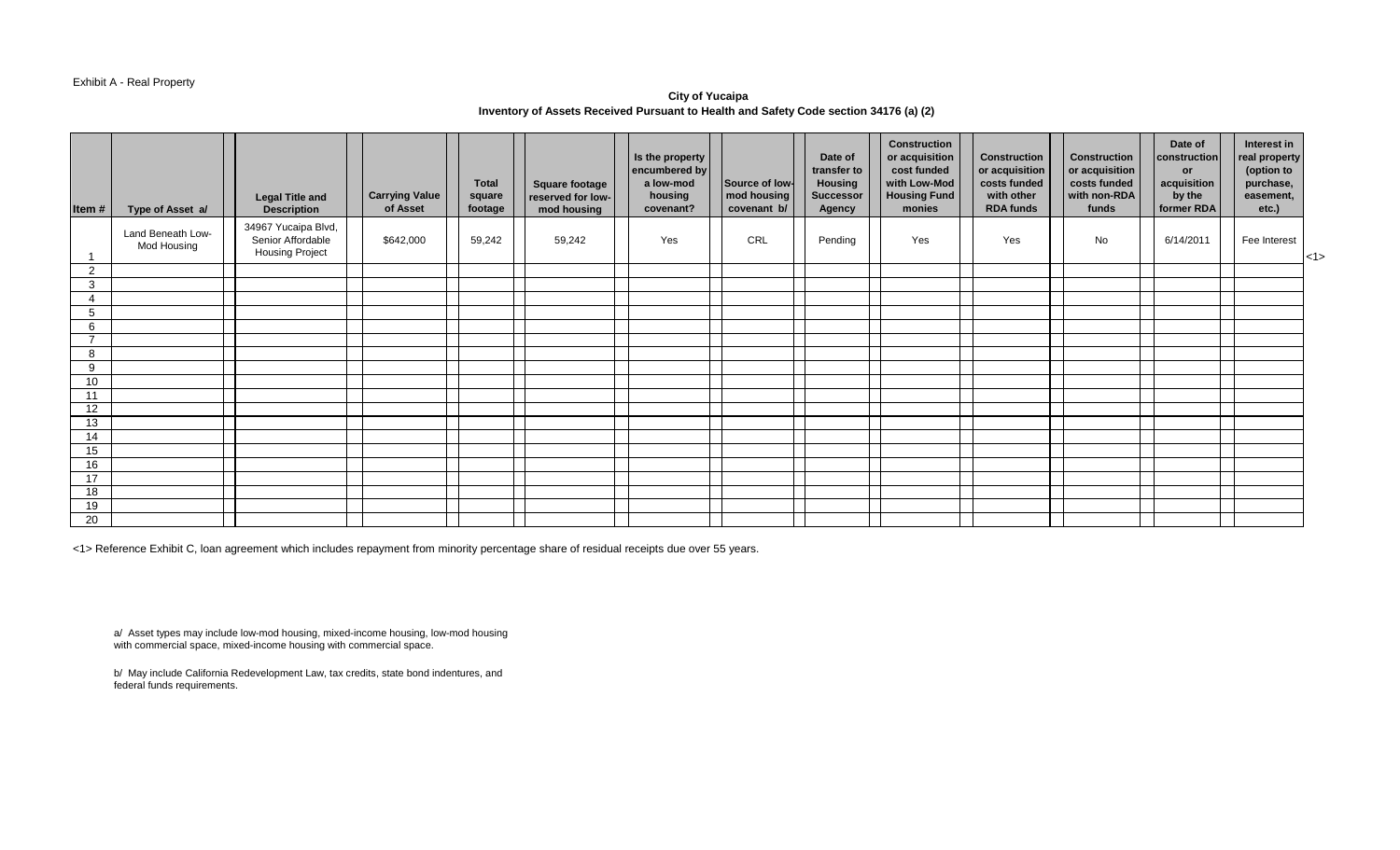## Exhibit B - Personal Property

**City of Yucaipa Inventory of Assets Received Pursuant to Health and Safety Code section 34176 (a) (2)** 

| Item#                     | Type of Asset a/ | <b>Description</b> | <b>Carrying Value</b><br>of Asset | Date of<br>transfer to<br><b>Housing</b><br><b>Successor</b><br>Agency | <b>Acquisition</b><br>cost funded<br>with Low-Mod<br><b>Housing Fund</b><br>monies | <b>Acquisition</b><br>costs funded<br>with other RDA<br>funds | <b>Acquisition</b><br>costs funded<br>with non-<br><b>RDA funds</b> | Date of<br>acquisition by<br>the former RDA |
|---------------------------|------------------|--------------------|-----------------------------------|------------------------------------------------------------------------|------------------------------------------------------------------------------------|---------------------------------------------------------------|---------------------------------------------------------------------|---------------------------------------------|
| 4                         | N/A              |                    |                                   |                                                                        |                                                                                    |                                                               |                                                                     |                                             |
| $\overline{c}$            |                  |                    |                                   |                                                                        |                                                                                    |                                                               |                                                                     |                                             |
| $\ensuremath{\mathsf{3}}$ |                  |                    |                                   |                                                                        |                                                                                    |                                                               |                                                                     |                                             |
| 4                         |                  |                    |                                   |                                                                        |                                                                                    |                                                               |                                                                     |                                             |
| 5                         |                  |                    |                                   |                                                                        |                                                                                    |                                                               |                                                                     |                                             |
| 6                         |                  |                    |                                   |                                                                        |                                                                                    |                                                               |                                                                     |                                             |
| $\overline{7}$            |                  |                    |                                   |                                                                        |                                                                                    |                                                               |                                                                     |                                             |
| 8                         |                  |                    |                                   |                                                                        |                                                                                    |                                                               |                                                                     |                                             |
| $\boldsymbol{9}$          |                  |                    |                                   |                                                                        |                                                                                    |                                                               |                                                                     |                                             |
| 10                        |                  |                    |                                   |                                                                        |                                                                                    |                                                               |                                                                     |                                             |
| 11                        |                  |                    |                                   |                                                                        |                                                                                    |                                                               |                                                                     |                                             |
| 12                        |                  |                    |                                   |                                                                        |                                                                                    |                                                               |                                                                     |                                             |
| 13                        |                  |                    |                                   |                                                                        |                                                                                    |                                                               |                                                                     |                                             |
| 14                        |                  |                    |                                   |                                                                        |                                                                                    |                                                               |                                                                     |                                             |
| 15                        |                  |                    |                                   |                                                                        |                                                                                    |                                                               |                                                                     |                                             |
| 16                        |                  |                    |                                   |                                                                        |                                                                                    |                                                               |                                                                     |                                             |
| 17                        |                  |                    |                                   |                                                                        |                                                                                    |                                                               |                                                                     |                                             |
| 18                        |                  |                    |                                   |                                                                        |                                                                                    |                                                               |                                                                     |                                             |
| 19                        |                  |                    |                                   |                                                                        |                                                                                    |                                                               |                                                                     |                                             |
| 20                        |                  |                    |                                   |                                                                        |                                                                                    |                                                               |                                                                     |                                             |

a/ Asset types any personal property provided in residences, including furniture and appliances, all housing-related files and loan documents, office supplies, software licenses, and mapping programs, that were acquired for low and moderate income housing purposes, either by purchase or through a loan, in whole or in part, with any source of funds.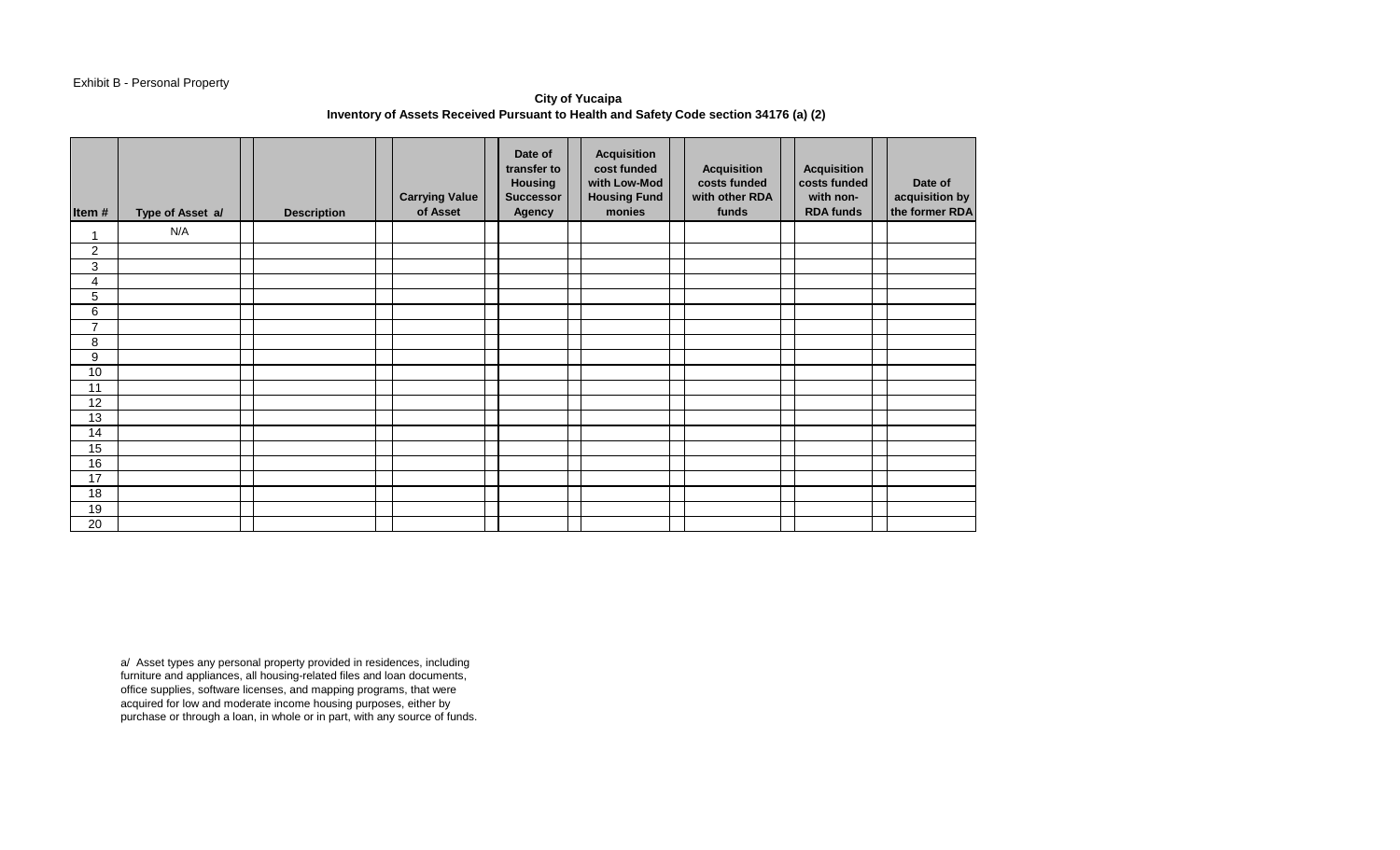#### Exhibit C - Low-Mod Encumbrances

## **City of Yucaipa Inventory of Assets Received Pursuant to Health and Safety Code section 34176 (a) (2)**

| Item#               | Type of housing built<br>or acquired with<br>enforceably obligated<br>funds a/ | Date contract for<br>Enforceable<br><b>Obligation was</b><br>executed | <b>Contractual</b><br>counterparty | <b>Total amount</b><br>currently<br>owed for the<br><b>Enforceable</b><br>Obligation | Is the property<br>encumbered by<br>a low-mod<br>housing<br>covenant? | Source of low-<br>mod housing<br>covenant b/ | <b>Current</b><br>owner of<br>the property | <b>Construction or</b><br>acquisition cost<br>funded with<br>Low-Mod<br><b>Housing Fund</b><br>monies | <b>Construction or</b><br>acquisition costs<br>funded with<br>other RDA funds | <b>Construction</b><br>or acquisition<br>costs funded<br>with non-RDA<br>funds | Date of<br>construction or<br>acquisition of<br>the property |         |
|---------------------|--------------------------------------------------------------------------------|-----------------------------------------------------------------------|------------------------------------|--------------------------------------------------------------------------------------|-----------------------------------------------------------------------|----------------------------------------------|--------------------------------------------|-------------------------------------------------------------------------------------------------------|-------------------------------------------------------------------------------|--------------------------------------------------------------------------------|--------------------------------------------------------------|---------|
|                     | Affordable Housing<br><b>Rental Restrictions on</b><br>Mobilehome Park(s)      | 5/1/2001                                                              | COACH of San<br>Diego              | \$                                                                                   | Yes                                                                   | CRL / Bond<br>Regulatory<br>Agreement        | COACH of<br>San Diego                      | No                                                                                                    | <b>No</b>                                                                     | No                                                                             | 5/1/2001                                                     |         |
| $\overline{2}$      | Affordable Housing<br><b>Rental Restrictions on</b><br>Mobilehome Park(s)      | 10/1/2000                                                             | Augusta Homes                      | \$                                                                                   | Yes                                                                   | CRL / Bond<br>Regulatory<br>Agreement        | Augusta<br>Homes                           | No                                                                                                    | <b>No</b>                                                                     | No                                                                             | 10/1/2000                                                    |         |
| 3                   | Senior Affordable<br><b>Housing Agreement</b>                                  | 9/1/2001                                                              | 34967 Yuc Blvd,<br>LP.             | \$                                                                                   | Yes                                                                   | CRL / Bond<br>Regulatory<br>Agreement        | Successor<br>Agency                        | Yes                                                                                                   | Yes                                                                           | No                                                                             | 10/1/2000                                                    | $ $ <1> |
| 4                   |                                                                                |                                                                       |                                    |                                                                                      |                                                                       |                                              |                                            |                                                                                                       |                                                                               |                                                                                |                                                              |         |
| 5                   |                                                                                |                                                                       |                                    |                                                                                      |                                                                       |                                              |                                            |                                                                                                       |                                                                               |                                                                                |                                                              |         |
| 6<br>$\overline{ }$ |                                                                                |                                                                       |                                    |                                                                                      |                                                                       |                                              |                                            |                                                                                                       |                                                                               |                                                                                |                                                              |         |
|                     |                                                                                |                                                                       |                                    |                                                                                      |                                                                       |                                              |                                            |                                                                                                       |                                                                               |                                                                                |                                                              |         |
| 8<br>9              |                                                                                |                                                                       |                                    |                                                                                      |                                                                       |                                              |                                            |                                                                                                       |                                                                               |                                                                                |                                                              |         |
| 10                  |                                                                                |                                                                       |                                    |                                                                                      |                                                                       |                                              |                                            |                                                                                                       |                                                                               |                                                                                |                                                              |         |
| 11                  |                                                                                |                                                                       |                                    |                                                                                      |                                                                       |                                              |                                            |                                                                                                       |                                                                               |                                                                                |                                                              |         |
| 12                  |                                                                                |                                                                       |                                    |                                                                                      |                                                                       |                                              |                                            |                                                                                                       |                                                                               |                                                                                |                                                              |         |
| $\overline{13}$     |                                                                                |                                                                       |                                    |                                                                                      |                                                                       |                                              |                                            |                                                                                                       |                                                                               |                                                                                |                                                              |         |
| 14                  |                                                                                |                                                                       |                                    |                                                                                      |                                                                       |                                              |                                            |                                                                                                       |                                                                               |                                                                                |                                                              |         |
| 15                  |                                                                                |                                                                       |                                    |                                                                                      |                                                                       |                                              |                                            |                                                                                                       |                                                                               |                                                                                |                                                              |         |
| 16                  |                                                                                |                                                                       |                                    |                                                                                      |                                                                       |                                              |                                            |                                                                                                       |                                                                               |                                                                                |                                                              |         |
| 17                  |                                                                                |                                                                       |                                    |                                                                                      |                                                                       |                                              |                                            |                                                                                                       |                                                                               |                                                                                |                                                              |         |
| 18                  |                                                                                |                                                                       |                                    |                                                                                      |                                                                       |                                              |                                            |                                                                                                       |                                                                               |                                                                                |                                                              |         |
| 19                  |                                                                                |                                                                       |                                    |                                                                                      |                                                                       |                                              |                                            |                                                                                                       |                                                                               |                                                                                |                                                              |         |
| $\overline{20}$     |                                                                                |                                                                       |                                    |                                                                                      |                                                                       |                                              |                                            |                                                                                                       |                                                                               |                                                                                |                                                              |         |

<1> See also Exhibit A, Item #1, for Senior Affordable Housing Project

a/ May include low-mod housing, mixed-income housing, low-mod housing with commercial space, mixed-income housing with commercial space.

b/ May include California Redevelopment Law, tax credits, state bond indentures, and federal funds requirements.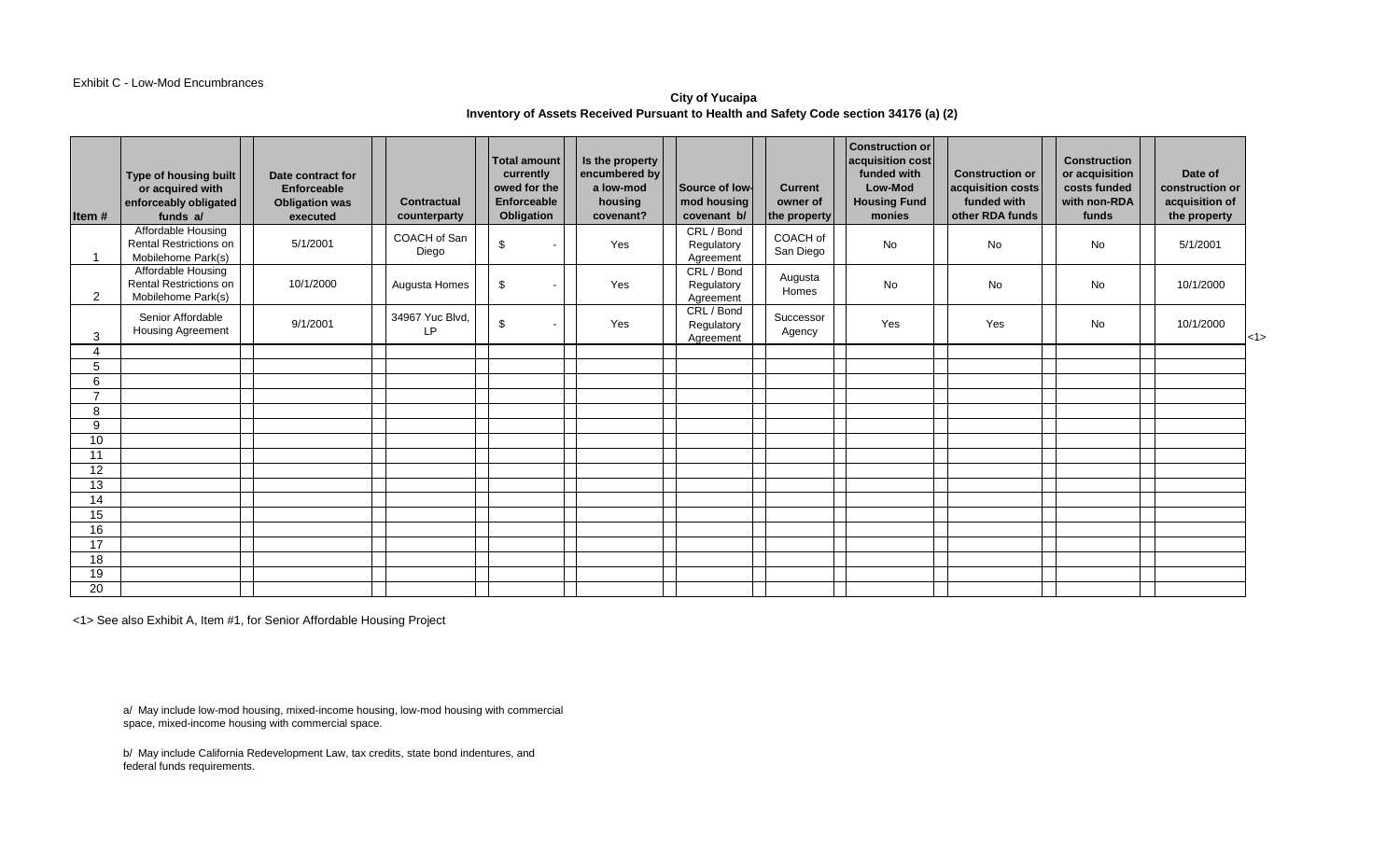## Exhibit D - Loans/Grants Receivables

# **City of Yucaipa Inventory of Assets Received Pursuant to Health and Safety Code section 34176 (a) (2)**

| Item#           | Was the Low-Mod<br><b>Housing Fund</b><br>amount issued for a<br>loan or a grant? |    | Amount of the loan<br>or grant | Date the loan or<br>grant was issued | Person or entity to<br>whom the loan or<br>grant was issued | <b>Purpose for</b><br>which the funds<br>were loaned or<br>granted              | <b>Are there</b><br>contractual<br>requirements<br>specifying the<br>purposes for which<br>the funds may be<br>used? | Repayment date, if<br>the funds are for a<br><b>loan</b> | Interest rate<br>of loan | <b>Current</b><br>outstanding<br>loan balance |
|-----------------|-----------------------------------------------------------------------------------|----|--------------------------------|--------------------------------------|-------------------------------------------------------------|---------------------------------------------------------------------------------|----------------------------------------------------------------------------------------------------------------------|----------------------------------------------------------|--------------------------|-----------------------------------------------|
|                 | Loan                                                                              | \$ | 1,662,311                      | 9/1/2011                             | 34967 Yuc Blvd, LP                                          | Acquisition /<br>Construction of<br>Senior Affordable<br><b>Housing Project</b> | Yes                                                                                                                  | 7/1/2067                                                 | 3%                       | \$1,662,311                                   |
| $\overline{2}$  |                                                                                   |    |                                |                                      |                                                             |                                                                                 |                                                                                                                      |                                                          |                          |                                               |
| $\overline{3}$  |                                                                                   |    |                                |                                      |                                                             |                                                                                 |                                                                                                                      |                                                          |                          |                                               |
| $\overline{4}$  |                                                                                   |    |                                |                                      |                                                             |                                                                                 |                                                                                                                      |                                                          |                          |                                               |
| 5               |                                                                                   |    |                                |                                      |                                                             |                                                                                 |                                                                                                                      |                                                          |                          |                                               |
| 6               |                                                                                   |    |                                |                                      |                                                             |                                                                                 |                                                                                                                      |                                                          |                          |                                               |
| $\overline{7}$  |                                                                                   |    |                                |                                      |                                                             |                                                                                 |                                                                                                                      |                                                          |                          |                                               |
| 8               |                                                                                   |    |                                |                                      |                                                             |                                                                                 |                                                                                                                      |                                                          |                          |                                               |
| 9               |                                                                                   |    |                                |                                      |                                                             |                                                                                 |                                                                                                                      |                                                          |                          |                                               |
| 10              |                                                                                   |    |                                |                                      |                                                             |                                                                                 |                                                                                                                      |                                                          |                          |                                               |
| 11              |                                                                                   |    |                                |                                      |                                                             |                                                                                 |                                                                                                                      |                                                          |                          |                                               |
| $\overline{12}$ |                                                                                   |    |                                |                                      |                                                             |                                                                                 |                                                                                                                      |                                                          |                          |                                               |
| 13              |                                                                                   |    |                                |                                      |                                                             |                                                                                 |                                                                                                                      |                                                          |                          |                                               |
| 14<br>15        |                                                                                   |    |                                |                                      |                                                             |                                                                                 |                                                                                                                      |                                                          |                          |                                               |
| 16              |                                                                                   |    |                                |                                      |                                                             |                                                                                 |                                                                                                                      |                                                          |                          |                                               |
| $\overline{17}$ |                                                                                   |    |                                |                                      |                                                             |                                                                                 |                                                                                                                      |                                                          |                          |                                               |
| 18              |                                                                                   |    |                                |                                      |                                                             |                                                                                 |                                                                                                                      |                                                          |                          |                                               |
| 19              |                                                                                   |    |                                |                                      |                                                             |                                                                                 |                                                                                                                      |                                                          |                          |                                               |
| 20              |                                                                                   |    |                                |                                      |                                                             |                                                                                 |                                                                                                                      |                                                          |                          |                                               |
|                 |                                                                                   |    |                                |                                      |                                                             |                                                                                 |                                                                                                                      |                                                          |                          |                                               |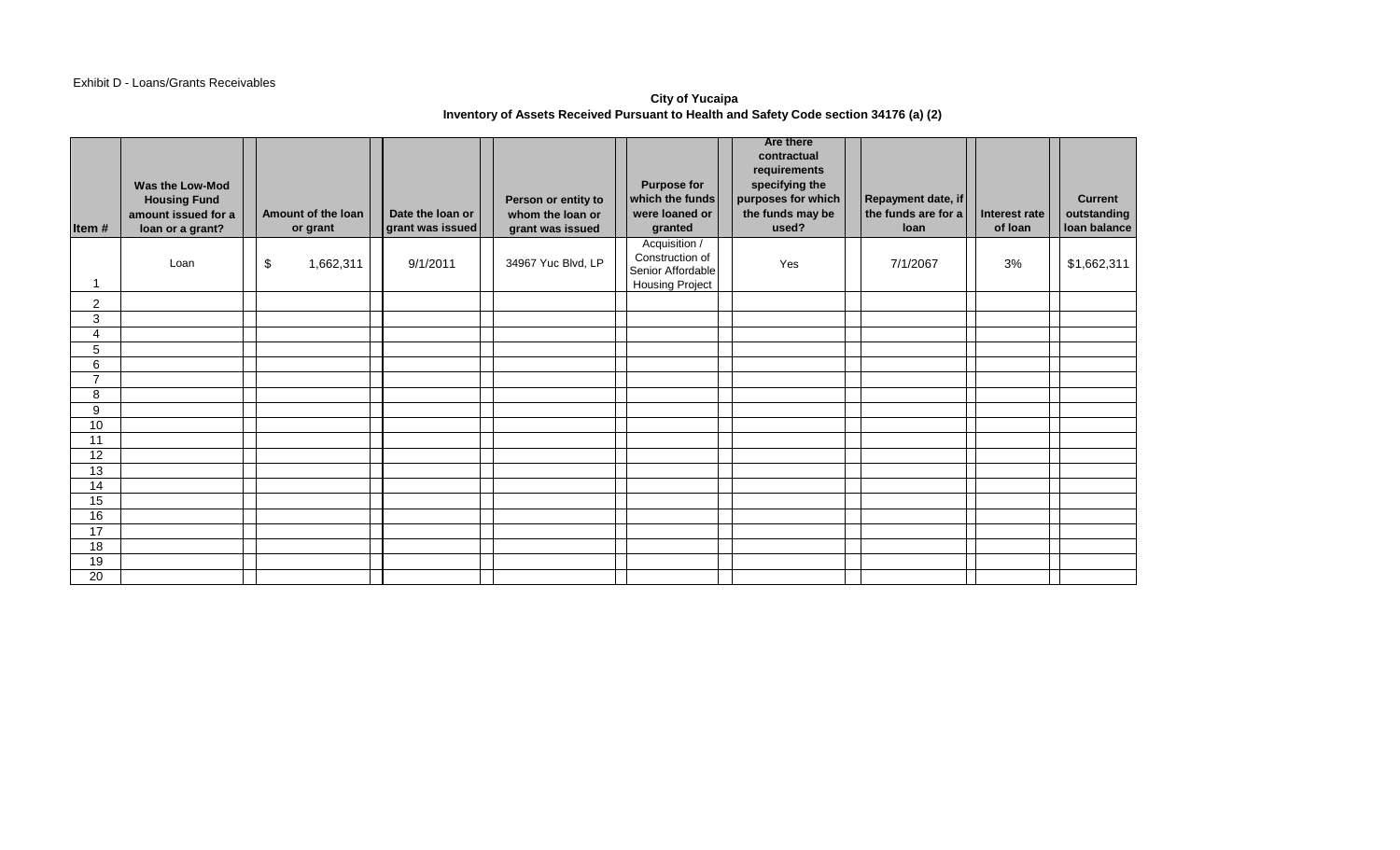### Exhibit E - Rents/Operations

## **City of Yucaipa Inventory of Assets Received Pursuant to Health and Safety Code section 34176 (a) (2)**

| Item#          | Type of payment a/           | Type of property<br>with which they<br>payments are<br>associated b/ | <b>Property</b><br>owner | <b>Entity that</b><br>collects the<br>payments | <b>Entity to which</b><br>the collected<br>payments are<br>ultimately<br>remitted | <b>Purpose for</b><br>which the<br>payments are<br>used | Is the property<br>encumbered<br>by a low-mod<br>housing<br>covenant? | Source of low-<br>mod housing<br>covenant c/ | Item # from<br><b>Exhibit A the</b><br>rent/operation<br>is associated<br>with (if<br>applicable) |
|----------------|------------------------------|----------------------------------------------------------------------|--------------------------|------------------------------------------------|-----------------------------------------------------------------------------------|---------------------------------------------------------|-----------------------------------------------------------------------|----------------------------------------------|---------------------------------------------------------------------------------------------------|
| -1             | Residual receipt<br>payments | Senior<br>Affordable<br>Housing Project                              | Housing<br>Authority     | Successor<br>Agency                            | Housing<br>Authority                                                              | Loan<br>Repayment                                       | Yes                                                                   | CRL/<br>Agreement                            | #1                                                                                                |
| $\overline{c}$ |                              |                                                                      |                          |                                                |                                                                                   |                                                         |                                                                       |                                              |                                                                                                   |
| 3              |                              |                                                                      |                          |                                                |                                                                                   |                                                         |                                                                       |                                              |                                                                                                   |
| 4              |                              |                                                                      |                          |                                                |                                                                                   |                                                         |                                                                       |                                              |                                                                                                   |
| 5              |                              |                                                                      |                          |                                                |                                                                                   |                                                         |                                                                       |                                              |                                                                                                   |
| 6              |                              |                                                                      |                          |                                                |                                                                                   |                                                         |                                                                       |                                              |                                                                                                   |
| $\overline{7}$ |                              |                                                                      |                          |                                                |                                                                                   |                                                         |                                                                       |                                              |                                                                                                   |
| 8              |                              |                                                                      |                          |                                                |                                                                                   |                                                         |                                                                       |                                              |                                                                                                   |
| 9              |                              |                                                                      |                          |                                                |                                                                                   |                                                         |                                                                       |                                              |                                                                                                   |
| 10             |                              |                                                                      |                          |                                                |                                                                                   |                                                         |                                                                       |                                              |                                                                                                   |
| 11             |                              |                                                                      |                          |                                                |                                                                                   |                                                         |                                                                       |                                              |                                                                                                   |
| 12             |                              |                                                                      |                          |                                                |                                                                                   |                                                         |                                                                       |                                              |                                                                                                   |
| 13             |                              |                                                                      |                          |                                                |                                                                                   |                                                         |                                                                       |                                              |                                                                                                   |
| 14             |                              |                                                                      |                          |                                                |                                                                                   |                                                         |                                                                       |                                              |                                                                                                   |
| 15             |                              |                                                                      |                          |                                                |                                                                                   |                                                         |                                                                       |                                              |                                                                                                   |
| 16             |                              |                                                                      |                          |                                                |                                                                                   |                                                         |                                                                       |                                              |                                                                                                   |
| 17             |                              |                                                                      |                          |                                                |                                                                                   |                                                         |                                                                       |                                              |                                                                                                   |
| 18             |                              |                                                                      |                          |                                                |                                                                                   |                                                         |                                                                       |                                              |                                                                                                   |
| 19             |                              |                                                                      |                          |                                                |                                                                                   |                                                         |                                                                       |                                              |                                                                                                   |
| 20             |                              |                                                                      |                          |                                                |                                                                                   |                                                         |                                                                       |                                              |                                                                                                   |

a/ May include revenues from rents, operation of properties, residual receipt payments from developers, conditional grant repayments, costs savings and proceeds from refinancing, and principal and interest payments from homebuyers subject to enforceable income limits.

b/ May include low-mod housing, mixed-income housing, low-mod housing with commercial space, mixed-income housing with commercial space.

c/ May include California Redevelopment Law, tax credits, state bond indentures, and federal funds requirements.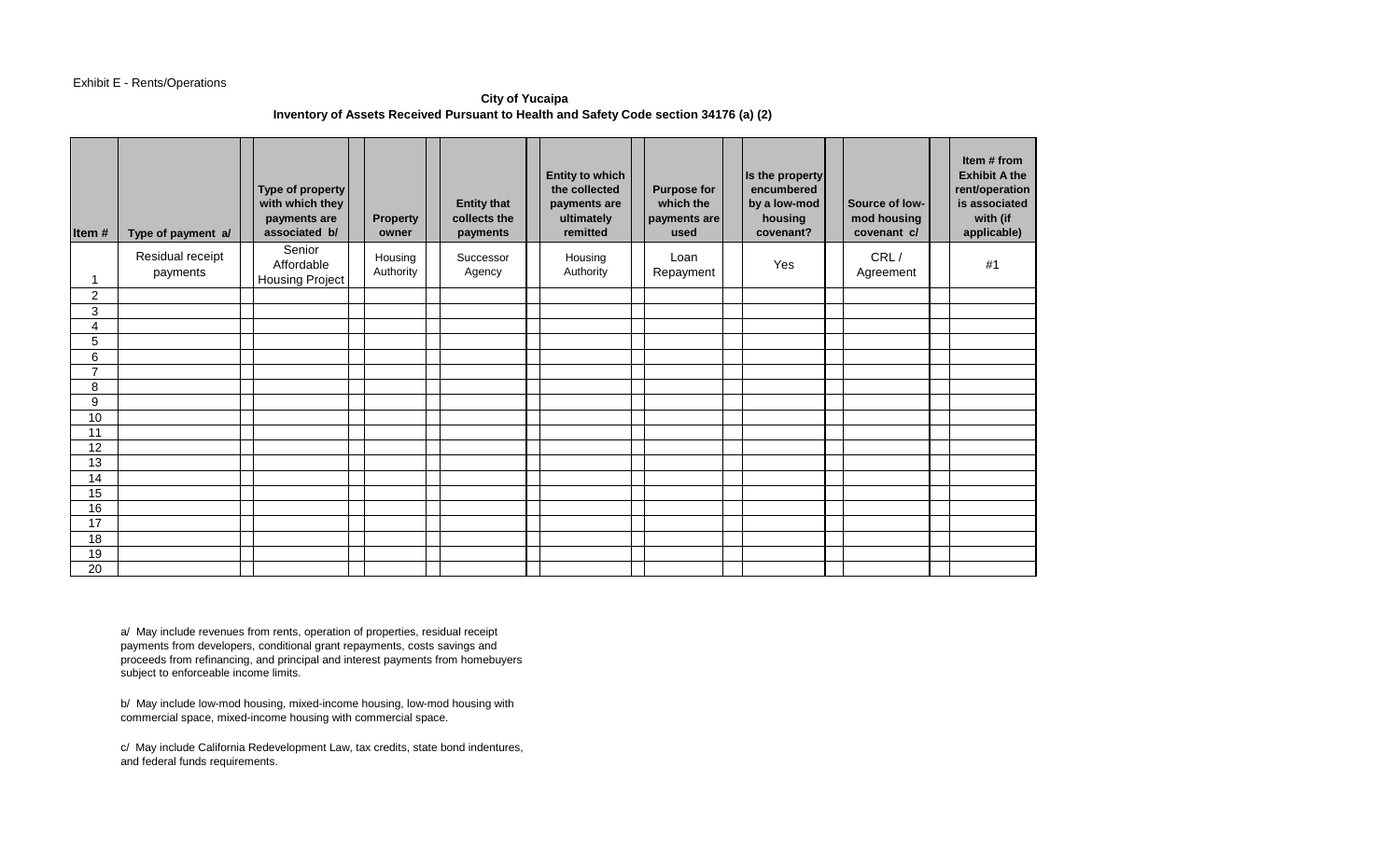#### Exhibit F - Rents

**City of Yucaipa Inventory of Assets Received Pursuant to Health and Safety Code section 34176 (a) (2)** 

| Item#                 | Type of payment a/            | Type of property<br>with which the<br>payments are<br>associated b/ | <b>Property</b><br>owner | <b>Entity that</b><br>collects the<br>payments | <b>Entity to which</b><br>the collected<br>payments are<br>ultimately<br>remitted | <b>Purpose for</b><br>which the<br>payments are<br>used | Is the property<br>encumbered<br>by a low-mod<br>housing<br>covenant? | Source of low-<br>mod housing<br>covenant c/ | Item # from<br><b>Exhibit A the rent</b><br>is associated<br>with (if<br>applicable) |
|-----------------------|-------------------------------|---------------------------------------------------------------------|--------------------------|------------------------------------------------|-----------------------------------------------------------------------------------|---------------------------------------------------------|-----------------------------------------------------------------------|----------------------------------------------|--------------------------------------------------------------------------------------|
| 1                     | Ground Lease, \$1<br>Annually | Senior Housing                                                      | Housing<br>Authority     | Housing<br>Authority                           | Housing<br>Authority                                                              | Rent                                                    | Yes                                                                   | CRL/<br>Agreement                            | #1                                                                                   |
| 2                     |                               |                                                                     |                          |                                                |                                                                                   |                                                         |                                                                       |                                              |                                                                                      |
| 3                     |                               |                                                                     |                          |                                                |                                                                                   |                                                         |                                                                       |                                              |                                                                                      |
| 4                     |                               |                                                                     |                          |                                                |                                                                                   |                                                         |                                                                       |                                              |                                                                                      |
| 5                     |                               |                                                                     |                          |                                                |                                                                                   |                                                         |                                                                       |                                              |                                                                                      |
| 6                     |                               |                                                                     |                          |                                                |                                                                                   |                                                         |                                                                       |                                              |                                                                                      |
| $\overline{7}$        |                               |                                                                     |                          |                                                |                                                                                   |                                                         |                                                                       |                                              |                                                                                      |
| 8                     |                               |                                                                     |                          |                                                |                                                                                   |                                                         |                                                                       |                                              |                                                                                      |
| 9                     |                               |                                                                     |                          |                                                |                                                                                   |                                                         |                                                                       |                                              |                                                                                      |
| 10                    |                               |                                                                     |                          |                                                |                                                                                   |                                                         |                                                                       |                                              |                                                                                      |
| 11                    |                               |                                                                     |                          |                                                |                                                                                   |                                                         |                                                                       |                                              |                                                                                      |
| 12                    |                               |                                                                     |                          |                                                |                                                                                   |                                                         |                                                                       |                                              |                                                                                      |
| 13                    |                               |                                                                     |                          |                                                |                                                                                   |                                                         |                                                                       |                                              |                                                                                      |
| 14                    |                               |                                                                     |                          |                                                |                                                                                   |                                                         |                                                                       |                                              |                                                                                      |
| 15                    |                               |                                                                     |                          |                                                |                                                                                   |                                                         |                                                                       |                                              |                                                                                      |
| 16<br>$\overline{17}$ |                               |                                                                     |                          |                                                |                                                                                   |                                                         |                                                                       |                                              |                                                                                      |
| 18                    |                               |                                                                     |                          |                                                |                                                                                   |                                                         |                                                                       |                                              |                                                                                      |
| 19                    |                               |                                                                     |                          |                                                |                                                                                   |                                                         |                                                                       |                                              |                                                                                      |
| 20                    |                               |                                                                     |                          |                                                |                                                                                   |                                                         |                                                                       |                                              |                                                                                      |
|                       |                               |                                                                     |                          |                                                |                                                                                   |                                                         |                                                                       |                                              |                                                                                      |

a/ May include rents or home loan payments.

b/ May include low-mod housing, mixed-income housing, low-mod housing with commercial space, mixed-income housing with commercial space.

c/ May include California Redevelopment Law, tax credits, state bond indentures, and federal funds requirements.